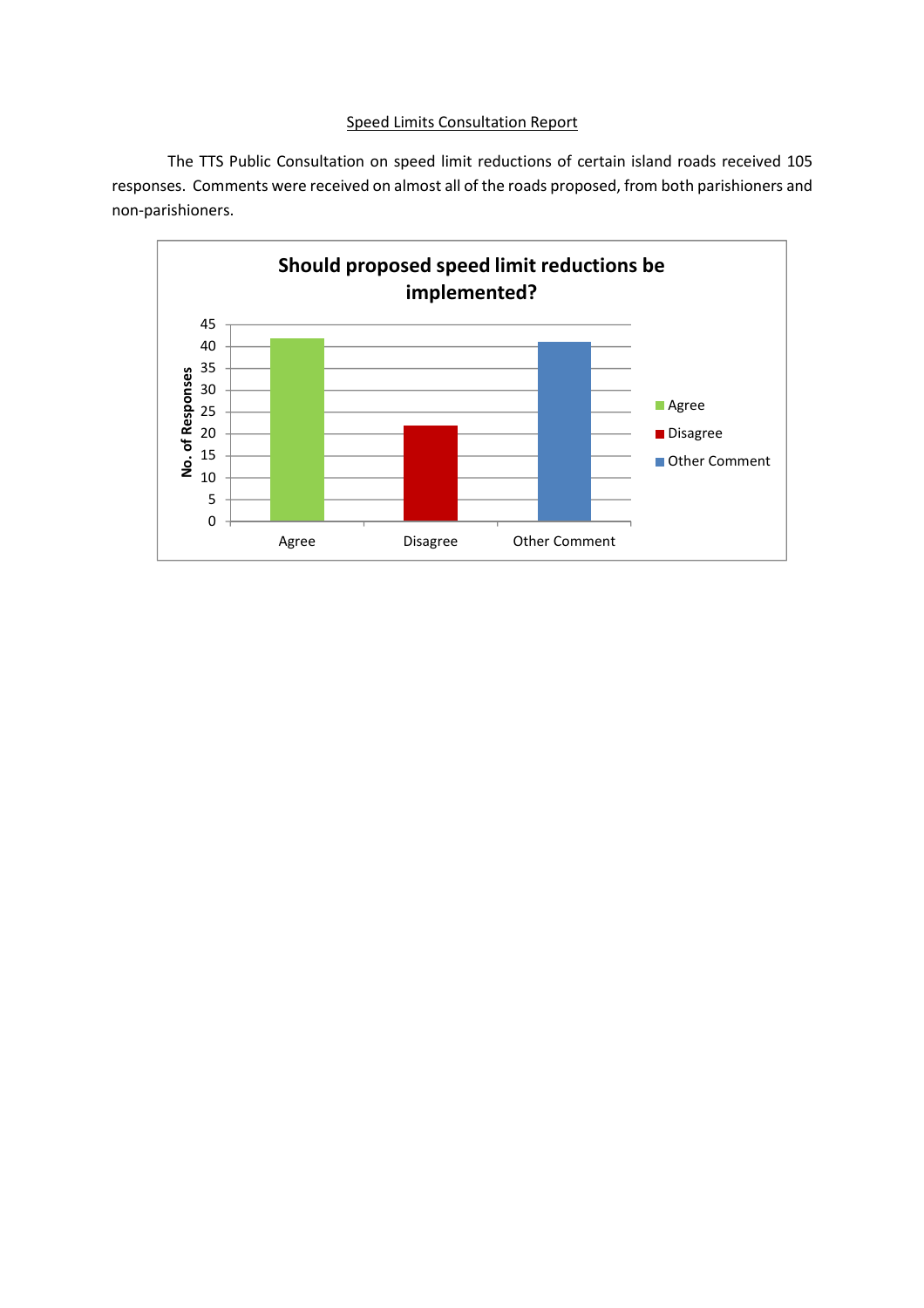Overall, the majority of those who commented on the proposals (40%) agreed with the reductions, and several suggested extending the proposed routes or adding other areas of the island to the consultation. 21% of commenters disagreed, the majority of whom commented on speed limits across the island in general, and 39% offered other comments which they believed would better solve the speeding problems on the island's roads.



Four main factors were identified of being of concern to those who responded. 48 people suggested that other roads or areas should be added to the consultation, whilst 23 believed that better policing, enforcement and education of road users would be of greater benefit than reducing speed limits. 19 were of the opinion that other measures were necessary, such as improved traffic flow, changes to road layouts and repairs to road surfaces. Finally, 16 of the 105 respondents suggested that more important factors should be taken into consideration before lowering the speed limits, such as the general standard of driving on the island and the behaviour of drivers.